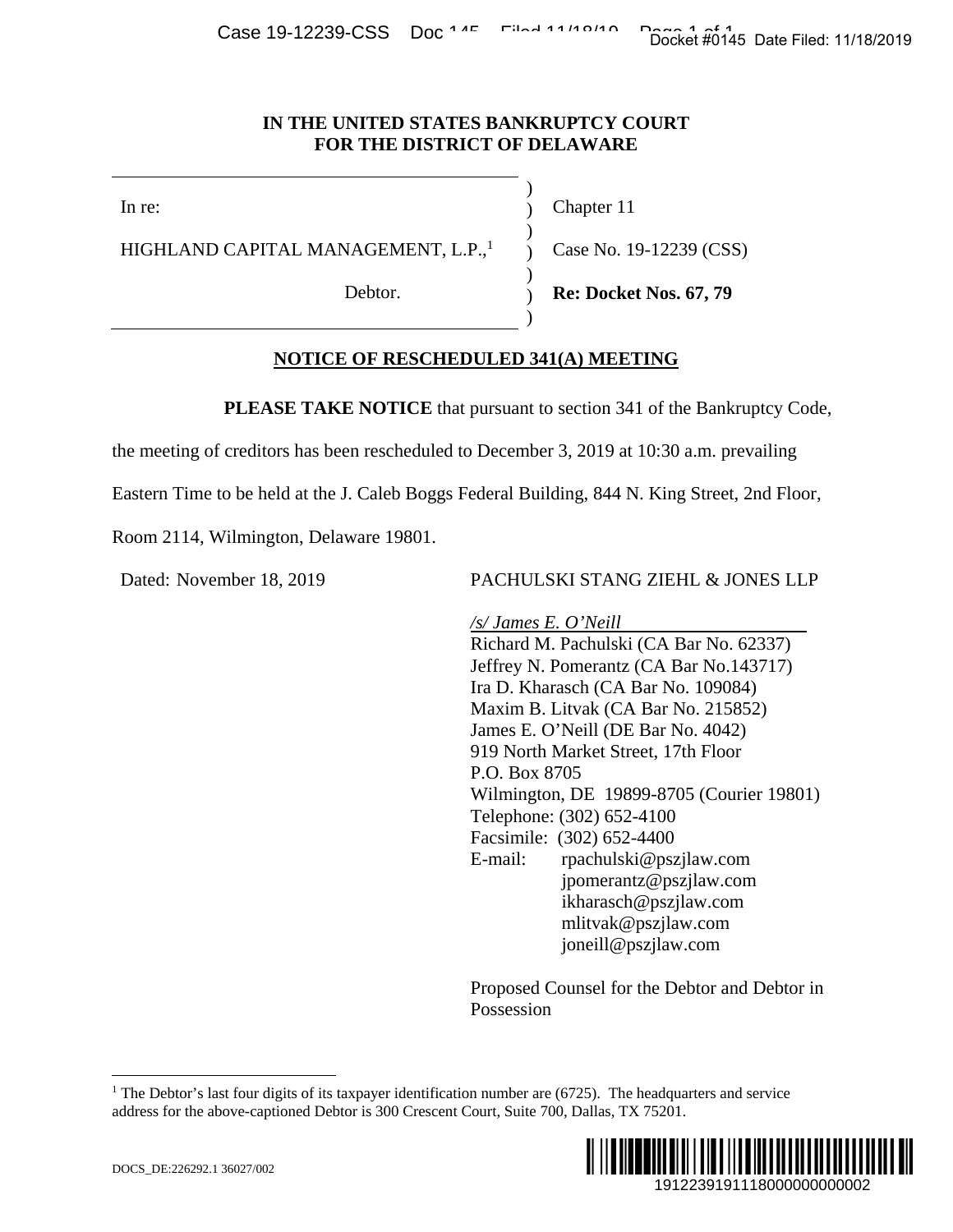## IN THE UNITED STATES BANKRUPTCY COURT

## FOR THE DISTRICT OF DELAWARE

) ) ) ) ) ) )

In re:

Chapter 11

HIGHLAND CAPITAL MANAGEMENT, L.P.,<sup>1</sup>

Debtor.

Case No. 19-12239 (CSS)

### **CERTIFICATE OF SERVICE**

I, James E. O'Neill, hereby certify that on the 18th day of November, 2019, I

caused a copy of the following document(s) to be served on the individual(s) on the attached service list(s) in the manner indicated:

#### **Notice of Rescheduled 341(a) Meeting**

*/s/ James E. O'Neill*  James E. O'Neill (Bar No. 4042)

 $\overline{a}$ 

<sup>&</sup>lt;sup>1</sup> The Debtor's last four digits of its taxpayer identification number are  $(6725)$ . The headquarters and service address for the above-captioned Debtor is 300 Crescent Court, Suite 700, Dallas, TX 75201.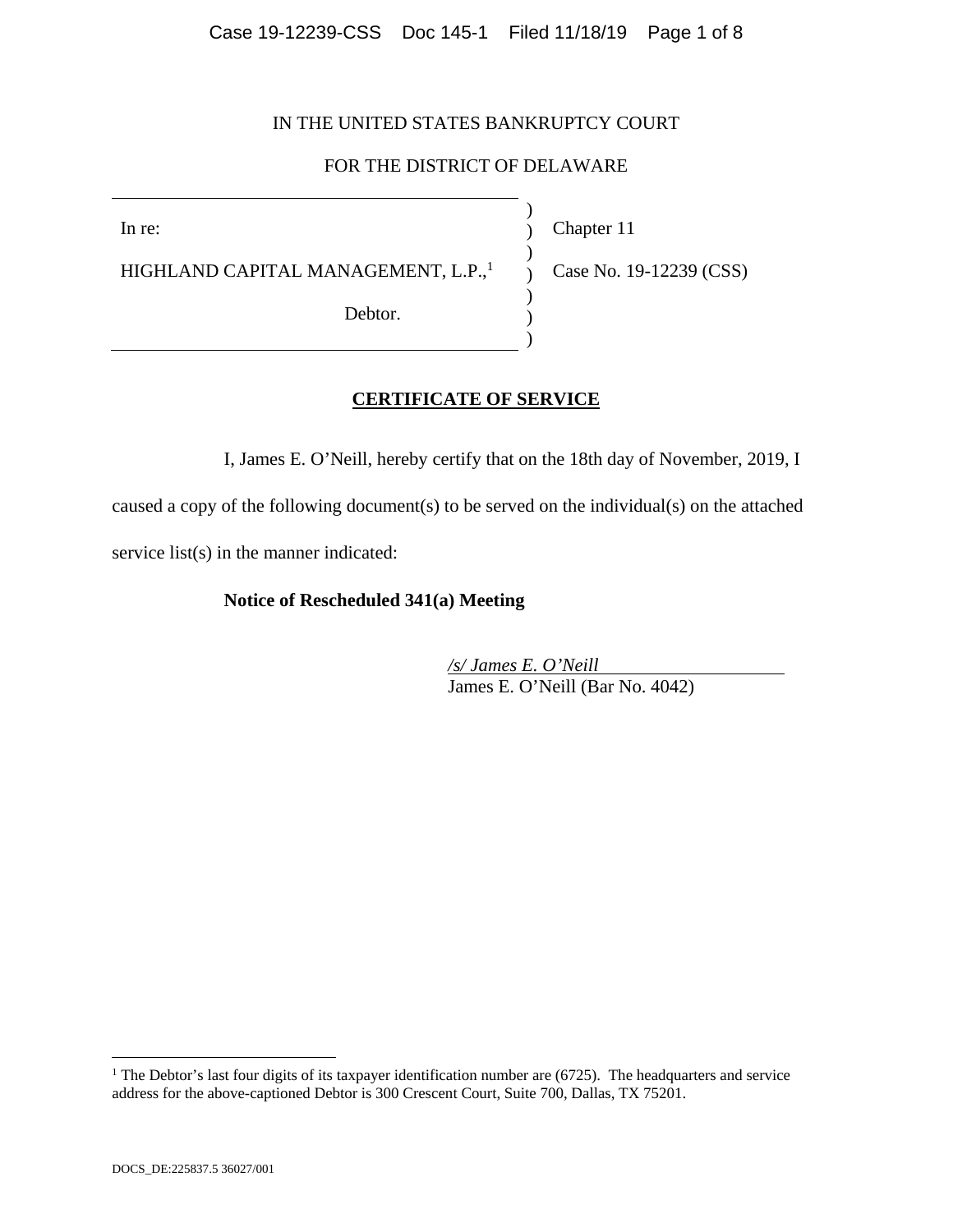Highland Capital 2002 Service List Expedited Case No. 19-12239 (CSS) Document No. 225798 01 – Interoffice 16 – Overnight Delivery 71 – Electronic Mail

([Proposed] Counsel for the Debtor and Debtor in Possession) James O'Neill, Esquire Pachulski Stang Ziehl & Jones LLP 919 N. Market Street, 17th Floor P.O. Box 8705 Wilmington, DE 19899-8705 (Courier 19801) **Email: joneill@pszjlaw.com**

## **INTEROFFICE**

([Proposed] Counsel for the Debtor and Debtor in Possession) Richard M. Pachulski, Esquire Jeffrey N. Pomerantz, Esquire Ira D. Kharasch, Esquire Maxim B. Litvak, Esquire Gregory V. Demo, Esquire Pachulski Stang Ziehl & Jones LLP 10100 Santa Monica Blvd, 13th Floor Los Angeles, CA 90067 **Email: rpachulski@pszjlaw.com; jpomerantz@pszjlaw.com; ikharasch@pszjlaw.com; mlitvak@pszjlaw.com; gdemo@pszjlaw.com**

### **OVERNIGHT DELIVERY**

Internal Revenue Service Centralized Insolvency Operation 2970 Market Street Mail Stop 5-Q30.133 Philadelphia, PA 19104

#### **OVERNIGHT DELIVERY**

BBVA Michael Doran 8080 North Central Expressway, Suite 1500 Dallas, TX 75206

#### **OVERNIGHT DELIVERY**

Office of General Counsel U.S. Department of the Treasury 1500 Pennsylvania Avenue, NW Washington, DC 20220

#### **OVERNIGHT DELIVERY**

NexBank John Danilowicz 2515 McKinney Avenue, Suite1100 Dallas, TX 75201

### **OVERNIGHT DELIVERY**

KeyBank National Association as Administrative Agent 225 Franklin Street, 18th Floor Boston, MA 02110

#### **OVERNIGHT DELIVERY**

KeyBank National Association as Agent 127 Public Square Cleveland, OH 44114

#### **OVERNIGHT DELIVERY**

Prime Brokerage Services Jefferies LLC 520 Madison Avenue New York, NY 10022

#### **OVERNIGHT DELIVERY**

Office of the General Counsel Re: Prime Brokerage Services Jefferies LLC 520 Madison Avenue,  $16<sup>th</sup>$  Floor New York, NY 10022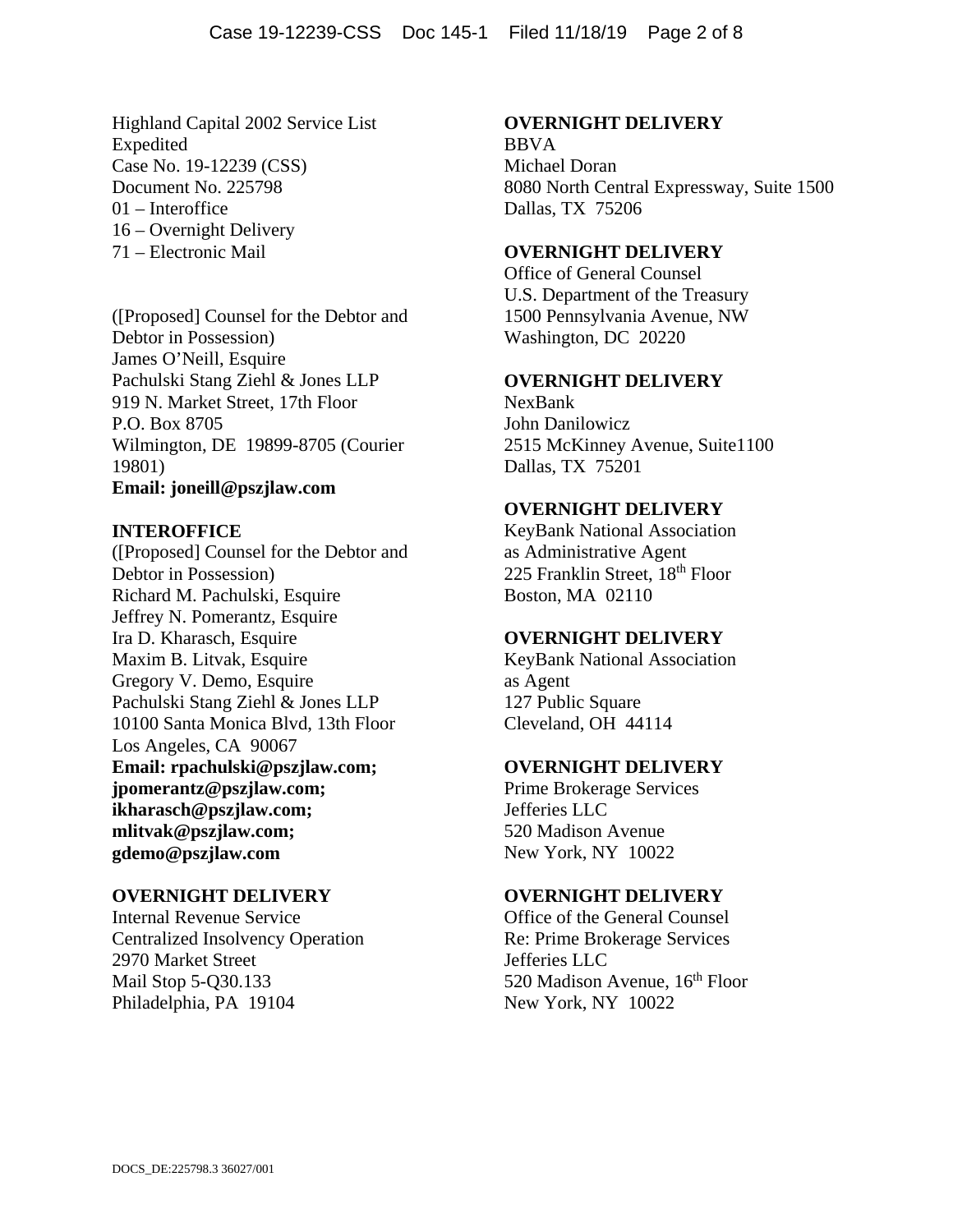### **OVERNIGHT DELIVERY**

Director of Compliance Re: Prime Brokerage Services Jefferies LLC 520 Madison Avenue, 16<sup>th</sup> Floor New York, NY 10022

## **OVERNIGHT DELIVERY**

Frontier State Bank Attn: Steve Elliot 5100 South I-35 Service Road Oklahoma City, OK 73129

### **OVERNIGHT DELIVERY**

Strand Advisors, Inc. 300 Crescent Court, Suite 700 Dallas, TX 75201

## **OVERNIGHT DELIVERY**

The Dugaboy Investment Trust 300 Crescent Court, Suite 700 Dallas, TX 75201

### **OVERNIGHT DELIVERY**

Mark K. Okada 300 Crescent Court, Suite 700 Dallas, TX 75201

### **OVERNIGHT DELIVERY**

The Mark and Pamela Okada Family Trust – Exempt Trust #1 300 Crescent Court, Suite 700 Dallas, TX 75201

#### **OVERNIGHT DELIVERY**

The Mark and Pamela Okada Family Trust – Exempt Trust #2 300 Crescent Court, Suite 700 Dallas, TX 75201

### **OVERNIGHT DELIVERY**

Hunter Mountain Investment Trust c/o Rand Advisors LLC John Honis 87 Railroad Place, Suite 403 Saratoga Springs, NY 12866

#### **ELECTRONIC MAIL**

(United States Trustee) Jane M. Leamy, Esquire Office of the U.S. Trustee J. Caleb Boggs Federal Building 844 King Street, Suite 2207 Lockbox 35 Wilmington, DE 19801 **Email: jane.m.leamy@usdoj.gov** 

### **ELECTRONIC MAIL**

(State Attorney General) Kathy Jennings, Esquire Delaware Department of Justice Carvel State Office Building, 6th Floor 820 N. French Street Wilmington, DE 19801 **Email: attorney.general@delaware.gov**

#### **ELECTRONIC MAIL**

Zillah A. Frampton Bankruptcy Administrator Delaware Division of Revenue Carvel State Office Building, 8th Floor 820 N. French Street Wilmington, DE 19801 **Email: zillah.frampton@state.de.us**

### **ELECTRONIC MAIL**

(United States Attorney) David C. Weiss c/o Ellen Slights US Attorney's Office District of Delaware Hercules Building, Suite 400 1313 N. Market Street Wilmington, DE 19801 **Email: usade.ecfbankruptcy@usdoj.gov**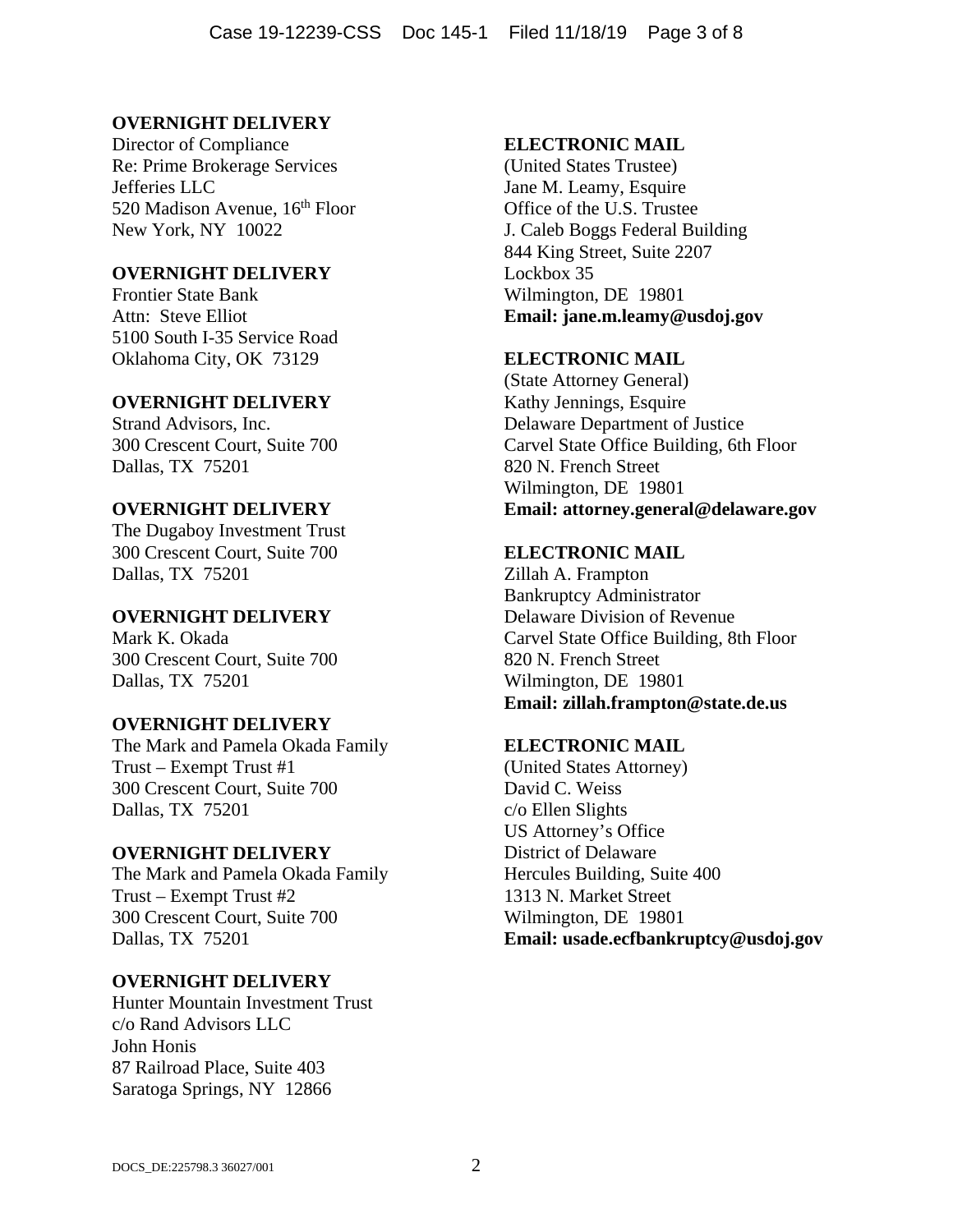(Counsel to Alvarez & Marsal CRF Management, LLC) Jeremy W. Ryan, Esquire R. Stephen McNeill, Esquire D. Ryan Slaugh, Esquire Potter Anderson & Corroon LLP 1313 North Market Street,  $6<sup>th</sup>$  Floor Wilmington, DE 19801 **Email: jryan@potteranderson.com; rmcneill@potteranderson.com; rslaugh@potteranderson.com** 

#### **ELECTRONIC MAIL**

(Counsel to Alvarez & Marsal CRF Management, LLC) Marshall R. King, Esquire Michael A. Rosenthal, Esquire Alan Moskowitz, Esquire Gibson, Dunn & Crutcher LLP 200 Park Avenue New York, NY 10066 **Email: mking@gibsondunn.com; mrosenthal@gibsondunn.com; amoskowitz@gibsondunn.com** 

### **ELECTRONIC MAIL**

(Counsel to Alvarez & Marsal CRF Management, LLC) Matthew G. Bouslog, Esquire Gibson, Dunn & Crutcher LLP 3161 Michelson Drive Irvine, CA 92612 **Email: mbouslog@gibsondunn.com** 

### **ELECTRONIC MAIL**

(United States Attorney General) William Barr, Esquire Office of the US Attorney General U.S. Department of Justice 950 Pennsylvania Avenue, NW, Room 4400 Washington, DC 20530-0001 **Email: askdoj@usdoj.gov**

#### **ELECTRONIC MAIL**

State of Delaware Division of Corporations - Franchise Tax 401 Federal Street PO Box 898 Dover, DE 19901 **Email: dosdoc\_bankruptcy@state.de.us**

# **ELECTRONIC MAIL**

Delaware Secretary of Treasury 820 Silver Lake Blvd, Suite 100 Dover, DE 19904 **Email: statetreasurer@state.de.us**

### **ELECTRONIC MAIL**

Office of General Counsel Securities & Exchange Commission 100 F Street, NE Washington, DC 20554 **Email: secbankruptcy-ogc-ado@sec.gov**

### **ELECTRONIC MAIL**

Sharon Binger, Regional Director Philadelphia Regional Office Securities & Exchange Commission One Penn Center, Suite 520 1617 JFK Boulevard Philadelphia, PA 19103 **Email: philadelphia@sec.gov**

### **ELECTRONIC MAIL**

Andrew Calamari, Regional Director New York Regional Office Securities & Exchange Commission Brookfield Place, Suite 400 200 Vesey Street New York, NY 10281 **Email: bankruptcynoticeschr@sec.gov; nyrobankruptcy@sec.gov**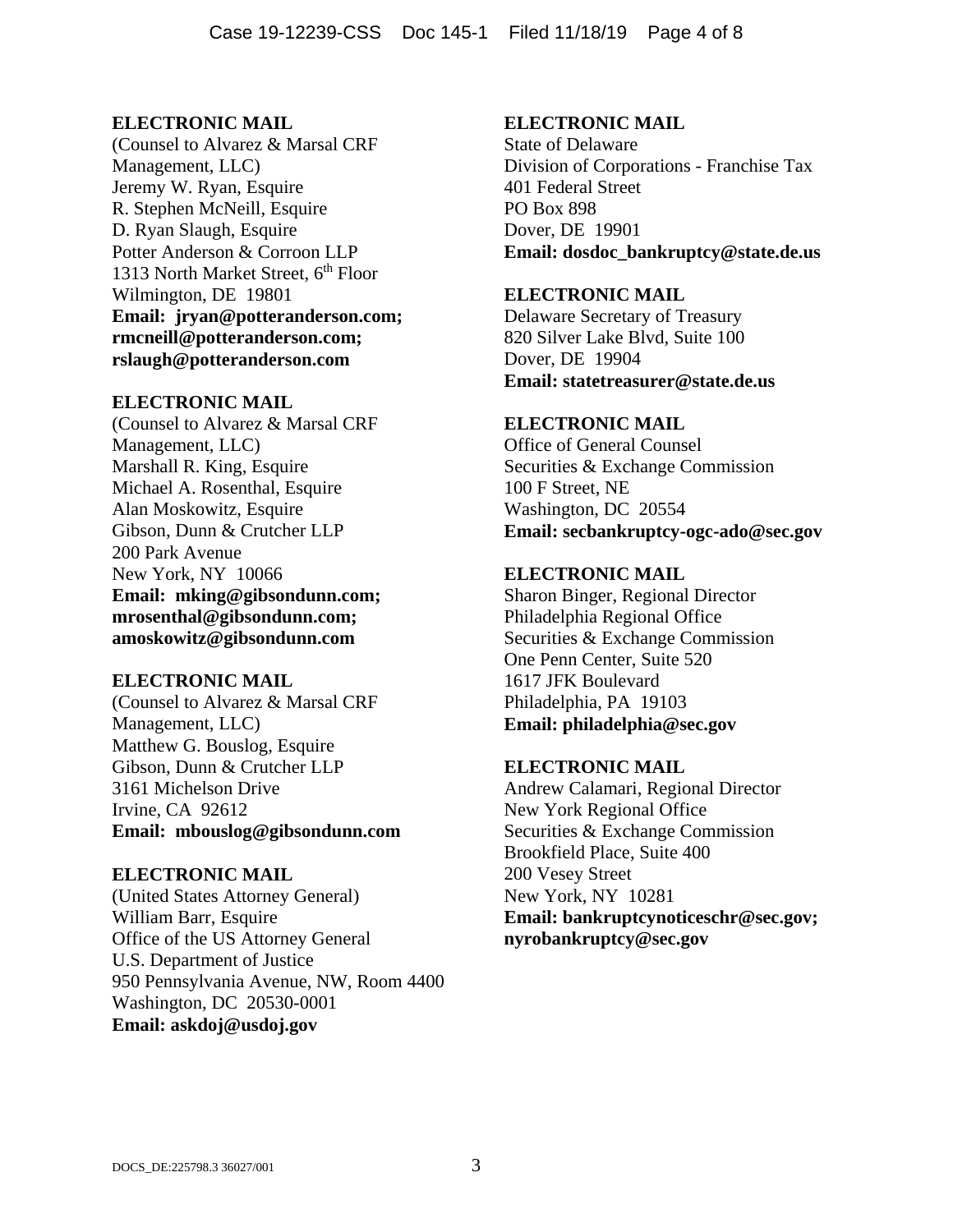Office of the General Counsel Michael I. Baird, Esquire Pension Benefit Guaranty Corporation 1200 K Street, NW Washington, DC 20005-4026 **Email: baird.michael@pbgc.gov; efile@pbgc.gov**

### **ELECTRONIC MAIL**

Cole, Schotz, Meisel, Forman & Leonard, P.A. Michael D. Warner, Esquire 301 Commerce Street, Suite 1700 Fort Worth, TX 76102 **Email: mwarner@coleschotz.com**

# **ELECTRONIC MAIL**

Lynn Pinker Cox & Hurst, L.L.P. Michael K. Hurst, Esquire 2100 Ross Avenue, Suite 2700 Dallas, TX 75201 **Email: mhurst@lynnllp.com**

### **ELECTRONIC MAIL**

(Counsel to the Redeemer Committee of the Highland Crusader Fund) Curtis S. Miller, Esquire Kevin M. Coen, Esquire Morris, Nichols, Arsht & Tunnel LLP 1201 N. Market Street, Suite 1600 Wilmington, DE 19801 **Email: rdehney@mnat.com; cmiller@mnat.com** 

### **ELECTRONIC MAIL**

(Counsel to Redeemer Committee of the Highland Crusader Fund) Marc B. Hankin, Esquire Richard Levin, Esquire Jenner & Block LLP 919 Third Avenue New York, NY 10022-3908 **Email: mhankin@jenner.com; rlevin@jenner.com** 

## **ELECTRONIC MAIL**

(Counsel to California Public Employees' Retirement System ("CalPERS") Louis J. Cisz, III, Esquire Nixon Peabody LLP One Embarcadero Center, 32nd Floor San Francisco, CA 94111 **Email: lcisz@nixonpeabody.com** 

## **ELECTRONIC MAIL**

(Counsel to Coleman County TAD, et al.) Elizabeth Weller, Esquire Linebarger Goggan Blair & Sampson, LLP 2777 N. Stemmons Freeway, Suite 1000 Dallas, TX 75207 **Email: dallas.bankruptcy@publicans.com** 

# **ELECTRONIC MAIL**

(Counsel to Jefferies) Lee S. Attanasio, Esquire Sidley Austin LLP 787 Seventh Avenue New York, NY 10019 **Email: lattanasio@sidley.com** 

# **ELECTRONIC MAIL**

(Counsel to Acis Capital Management GP LLC and Acis Capital Management, L.P.) Rakhee V. Patel, Esquire Phillip Lamberson, Esquire Annmarie Chiarello, Esquire Winstead PC 2728 N. Harwood Street, Suite 500 Dallas, TX 75201 **Email: rpatel@winstead.com; plamberson@winstead.com achiarello@winstead.com**

# **ELECTRONIC MAIL**

(Counsel to Acis Capital Management GP LLC and Acis Capital Management, L.P.) Brian P. Shaw, Esquire Rogge Dunn Group, PC 500 N. Akard Street, Suite 1900 Dallas, TX 75201 **Email: shaw@roggedunngroup.com**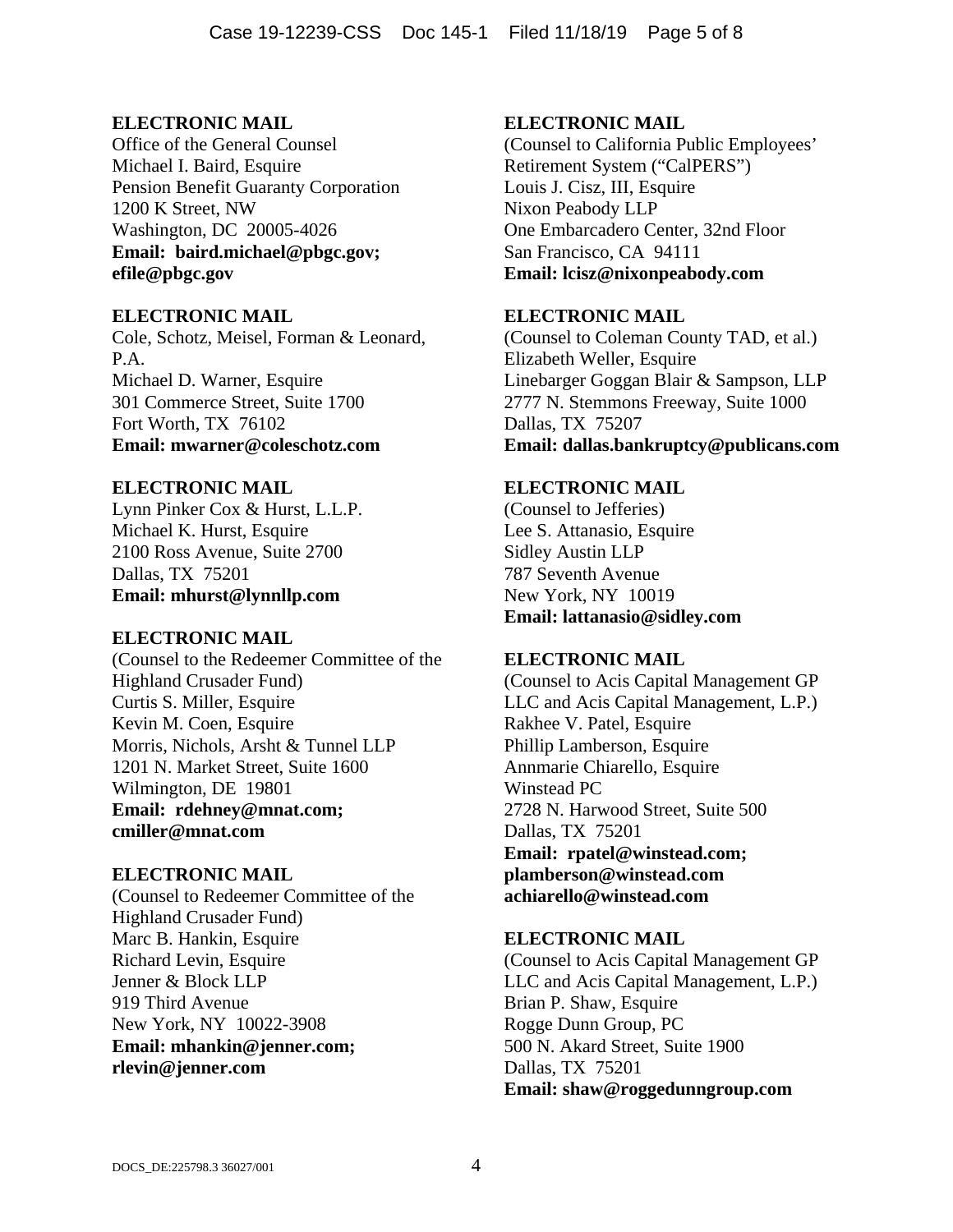(Counsel to Acis Capital Management GP LLC and Acis Capital Management, L.P.) John E. Lucian, Esquire Josef W. Mintz, Esquire Jose F. Bibiloni, Esquire Blank Rome LLP 1201 N. Market Street, Suite 800 Wilmington, DE 19801 **Email: lucian@blankrome.com; mintz@blankrome.com; jbibiloni@blankrome.com** 

#### **ELECTRONIC MAIL**

(Counsel to Patrick Daugherty) Michael L. Vild, Esquire Cross & Simon, LLC 1105 N. Market Street, Suite 901 Wilmington, DE 19801 **Email: mvild@crosslaw.com** 

#### **ELECTRONIC MAIL**

(Counsel to Hunter Mountain Trust) William A. Hazeltine, Esquire Sullivan Hazeltine Allinson LLC 901 N. Market Street, Suite 1300 Wilmington, DE 19801 **Email: whazeltine@sha-llc.com** 

#### **ELECTRONIC MAIL**

(Proposed Counsel to the Official Committee of Unsecured Creditors) Bojan Guzina, Esquire Matthew Clemente, Esquire Alyssa Russell, Esquire Sidley Austin LLP One S. Dearborn Street Chicago, IL 60603 **Email: bguzina@sidley.com; mclemente@sidley.com; alyssa.russell@sidley.com** 

### **ELECTRONIC MAIL**

(Proposed Counsel to the Official Committee of Unsecured Creditors) Jessica Boelter, Esquire Sidley Austin LLP 787 Seventh Avenue New York, NY 10019 **Email: jboelter@sidley.com** 

### **ELECTRONIC MAIL**

(Proposed Counsel to the Official Committee of Unsecured Creditors) Penny P. Reid, Esquire Paige Holden Montgomery, Esquire Sidley Austin LLP 2021 McKinney Avenue, Suite 2000 Dallas, TX 75201 **Email: preid@sidley.com; pmontgomery@sidley.com** 

### **ELECTRONIC MAIL**

(Counsel to UBS Securities LLC and UBS AG London Branch) Michael J. Merchant, Esquire Sarah E. Silveira, Esquire Richards, Layton & Finger, P.A. One Rodney Square 920 N. King Street Wilmington, DE 19801 **Email: merchant@rlf.com; silveira@rlf.com** 

#### **ELECTRONIC MAIL**

(Counsel to UBS Securities LLC and UBS AG London Branch) Jeffrey E. Bjork, Esquire Latham & Watkins LLP 355 S. Grand Avenue, Suite 100 Los Angeles, CA 90071 **Email: jeff.bjork@lw.com**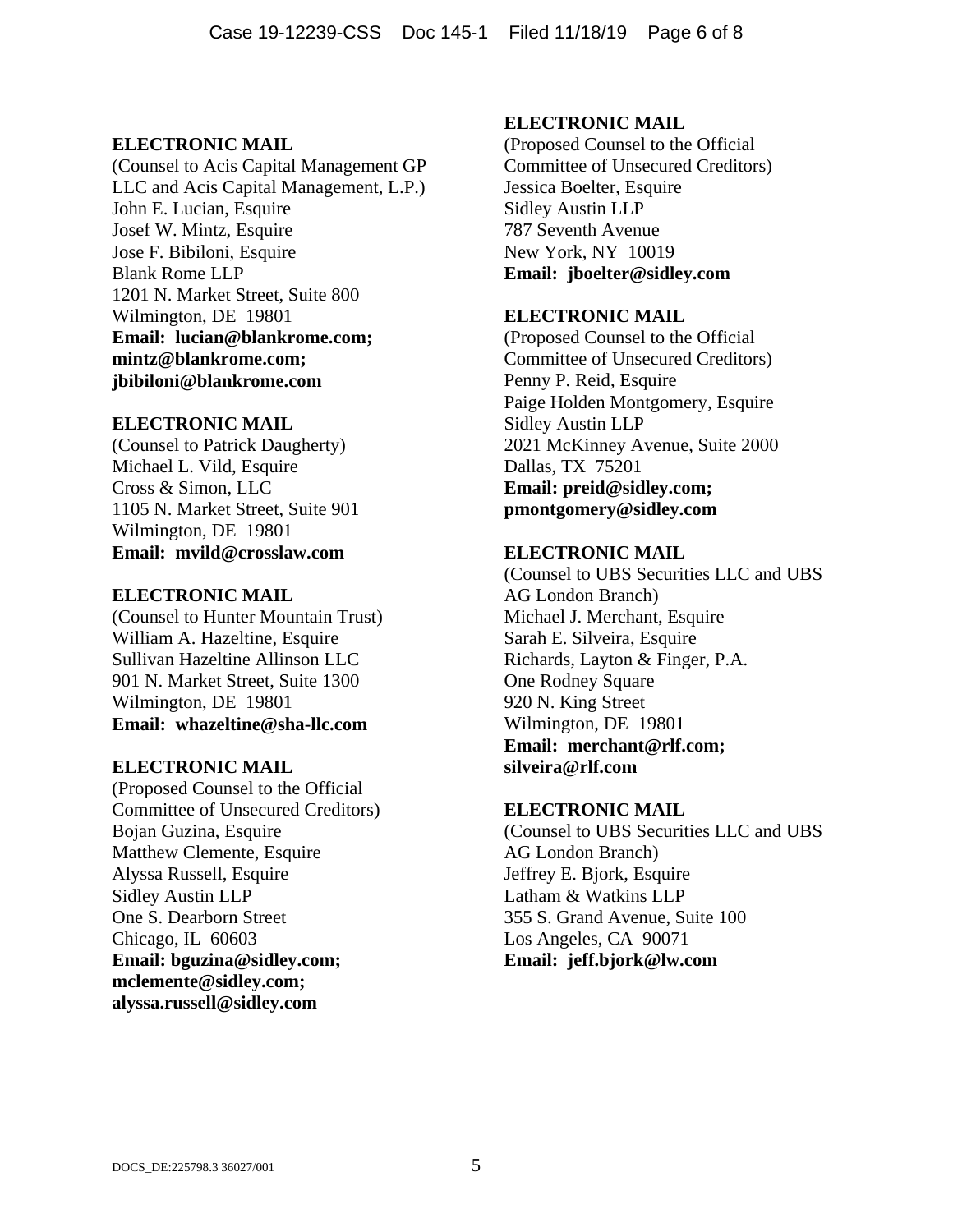(Counsel to UBS Securities LLC and UBS AG London Branch) Asif Attarwala, Esquire Latham & Watkins LLP 330 N. Wabash Avenue, Suite 2800 Chicago, IL 60611 **Email: asif.attarwala@lw.com**

### **ELECTRONIC MAIL**

(Counsel to Jefferies LLC) William P. Bowden, Esquire Michael D. DeBaecke, Esquire Ashby & Geddes, P.A. 500 Delaware Avenue, 8th Floor Wilmington, DE 19801 **Email: wbowden@asbygeddes.com mdebaecke@ashbygeddes.com** 

# **ELECTRONIC MAIL**

(Counsel to Jefferies LLC) Patrick C. Maxcy, Esquire Dentons US LLP 233 S. Wacker Drive, Suite 5900 Chicago, IL 60606-6361 **Email: patrick.maxcy@dentons.com** 

# **ELECTRONIC MAIL**

(Counsel to Jefferies LLC) Lauren Macksoud, Esquire Dentons US LLP 1221 Avenue of the Americas New York, NY 10020-1089 **Email: lauren.macksoud@dentons.com** 

### **ELECTRONIC MAIL**

(Counsel to Integrated Financial Associates, Inc.) Candace C. Carlyon, Esquire Tracy M. O'Steen, Esquire Carlyon Cica CHTD. 265 E. Warm Springs Road, Suite 107 Las Vegas, NV 89199 **Email: cearlyon@carlyoncica.com; tosteen@carlyoncica.com** 

# **ELECTRONIC MAIL**

(Counsel to BET Investments II, L.P.) Jeffrey Kurtzman, Esquire Kurtzman Steady, LLC 401 S. 2nd Street, Suite 200 Philadelphia, PA 19147 **Email: kurtzman@kurtzmansteady.com** 

# **ELECTRONIC MAIL**

(Proposed Counsel to Official Committee of Unsecured Creditors) Michael R. Nestor, Esquire Edmon L. Morton, Esquire Sean M. Beach, Esquire Jaclyn C. Weissgerber, Esquire Young Conaway Stargatt & Taylor, LLP Rodney Square 1000 North King Street Wilmington, DE 19801 **Email: bankfilings@ycst.com; mnestor@ycst.com; emorton@ycst.com; sbeach@ycst.com; jweissgerber@ycst.com** 

# **ELECTRONIC MAIL**

(Counsel to Crescent TC Investors, L.P.) Michael S. Held, Esquire Jackson Walker L.L.P. 2323 Ross Avenue, Suite 600 Dallas, TX 75201 **Email: mheld@jw.com** 

### **ELECTRONIC MAIL**

(Counsel to the Intertrust Entities and the CLO Entities) James T. Bentley, Esquire Schulte Roth & Zabel LLP 919 Third Avenue New York, NY 10022 **Email: james.bentley@srz.com**